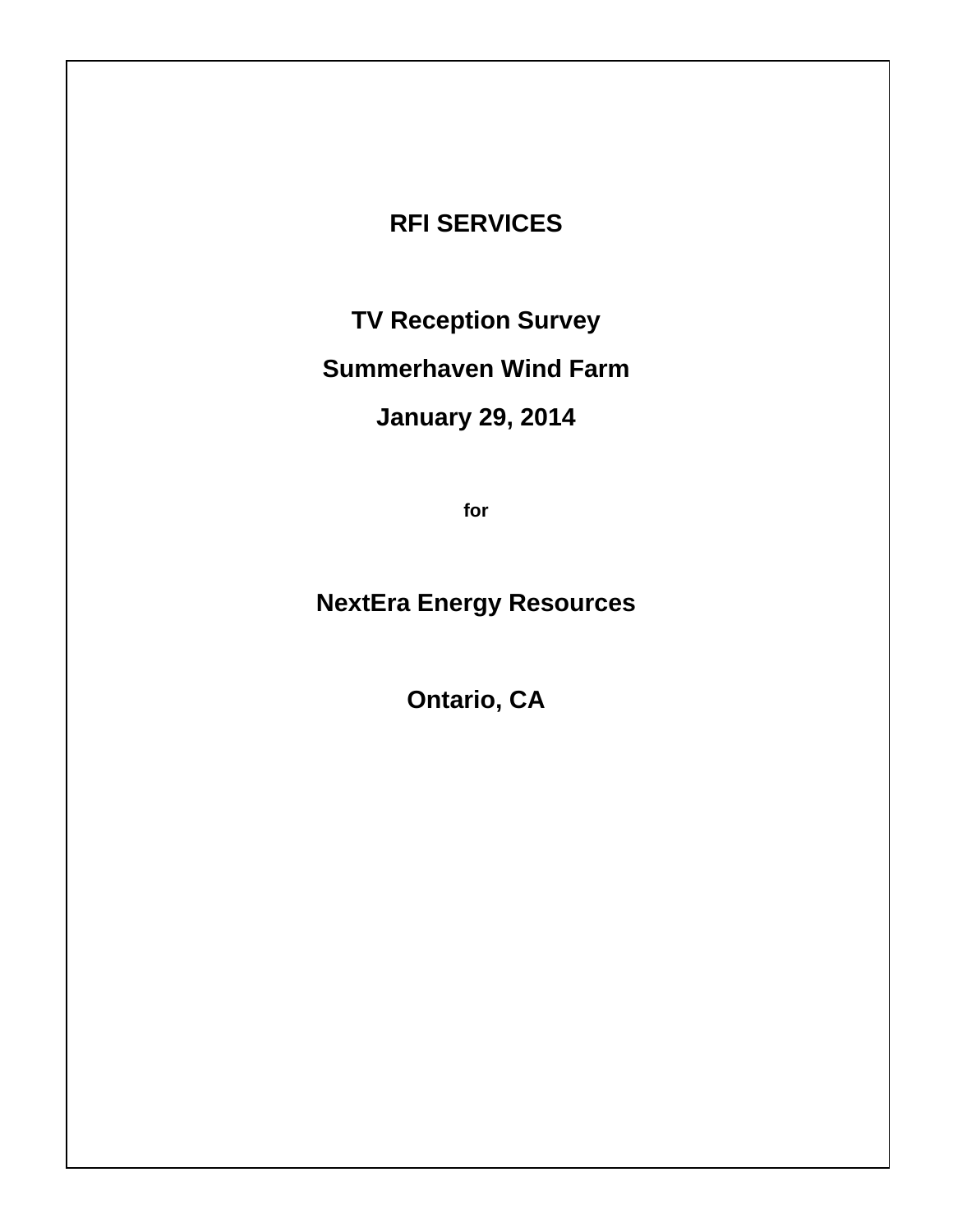### **BACKGROUND**

Area residents believe NextEra Energy's Summerhaven Wind Energy Center Wind Turbines are causing TV station signals to be too weak to produce satisfactory TV reception. NextEra Energy requests that I investigate and determine the reason for Poor TV reception.

#### **INVESTIGATION OBJECTIVE**

The objective of the investigation was to visit the area residents complaining of poor TV reception, and if poor reception is found to be an issue, figure out the cause.

The two main deliverables for the investigation were:

- 1. Determine if NextEra Energy is the cause of Poor TV reception.
- 2. Work with the area residents to identify the cause and make recommendations for the correction.

### **INVESTIGATION METHODS**

I used a Radar Engineers Interference Locating Receiver Model 242 and Model 243 instruments, Channel Master 3619 TV antenna with a 50 foot telescopic mast and a Samsung H5000 TV to view the TV reception as would be viewed in the residence homes.

### **RESULTS AND OBSERVATIONS**

Investigations were made daily between January 26 and January 29, 2014. During the field investigations the following observations were made:

| <b>Date</b> | <b>Observations and Activities</b>                                                                                                                                                                                                                                                         |
|-------------|--------------------------------------------------------------------------------------------------------------------------------------------------------------------------------------------------------------------------------------------------------------------------------------------|
| 01/26/2014  | I picked 5 locations around the area to perform TV reception surveys. These were the four corners<br>of the Turbine areas and one in the middle of the area. This would allow me to see the TV signals<br>looking in all direction toward Toronto CA, Hamilton CA, Erie PA and Buffalo NY. |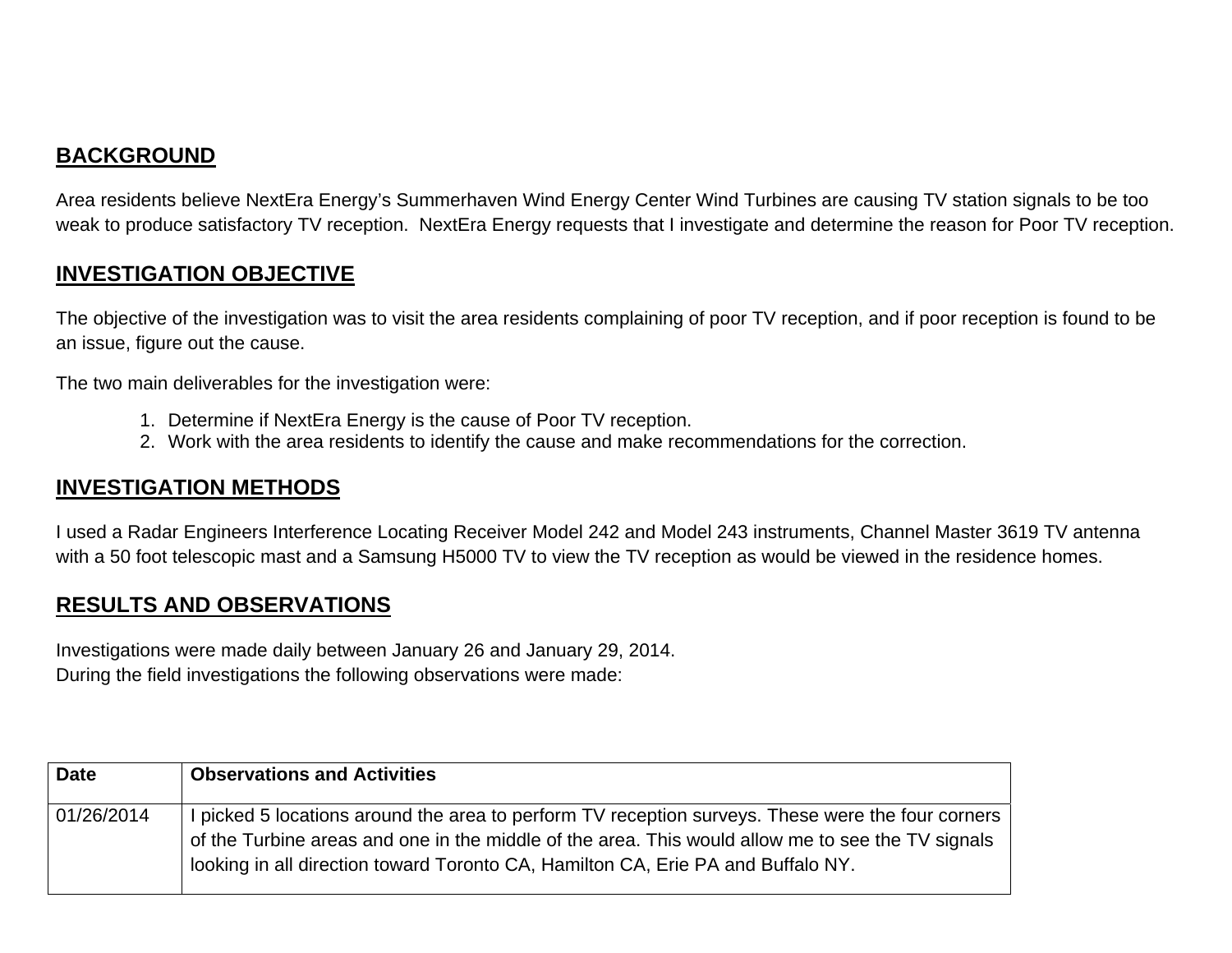| <b>Date</b> |          |                 | <b>Observations and Activities</b>                                                                                                                                                                                                                                                                                                                                                     |
|-------------|----------|-----------------|----------------------------------------------------------------------------------------------------------------------------------------------------------------------------------------------------------------------------------------------------------------------------------------------------------------------------------------------------------------------------------------|
|             | TVs.     |                 | The TV was setup in the rear of my truck using a Color Ray 3619 (Fringe area range) antenna<br>connected to the TV via RG6 Coax cable. I used the TV signal level meter versus a spectrum<br>analyzer to simplify the measurements making it easier for the residence to relate to my<br>measurements. My readings will be comparable to the types of signal level meter used on their |
|             |          |                 | During the signal level testing I found Pixelating to start when the TV signal level was at 45% and<br>lower. Above 50% Pixelating was not noticed. All the systems I made adjustments to had levels<br>high enough to achieve optimum TV reception.                                                                                                                                   |
|             |          |                 | Test 1 SE, Sweets CNR Rd & Lake Shore Rd                                                                                                                                                                                                                                                                                                                                               |
|             |          |                 | Test 2 NE, Talbot RD & Reeds Rd                                                                                                                                                                                                                                                                                                                                                        |
|             |          |                 | <b>Test 3 Center, Concession 4 &amp; Cheapside Rd</b>                                                                                                                                                                                                                                                                                                                                  |
|             |          |                 | Test 4 NW, Cockshutt Rd & Thompson Rd E                                                                                                                                                                                                                                                                                                                                                |
|             |          |                 | Test 5 SW, Rainham Rd & Riverside Dr.                                                                                                                                                                                                                                                                                                                                                  |
|             | Ch       | <b>Location</b> | <b>Signal Level (% of scale)</b>                                                                                                                                                                                                                                                                                                                                                       |
|             | $4 - 1$  | <b>Buffalo</b>  | 80%                                                                                                                                                                                                                                                                                                                                                                                    |
|             | $5-1$    | Toronto         | 100%                                                                                                                                                                                                                                                                                                                                                                                   |
|             | $6 - 1$  | Toronto         | 100%                                                                                                                                                                                                                                                                                                                                                                                   |
|             | $7 - 1$  | <b>Buffalo</b>  | 100%                                                                                                                                                                                                                                                                                                                                                                                   |
|             | $11 - 1$ | Hamilton        | 100%                                                                                                                                                                                                                                                                                                                                                                                   |
|             | $19-1$   | Toronto         | 90%                                                                                                                                                                                                                                                                                                                                                                                    |
|             | $23 - 1$ | <b>Buffalo</b>  | 90%                                                                                                                                                                                                                                                                                                                                                                                    |
|             |          |                 |                                                                                                                                                                                                                                                                                                                                                                                        |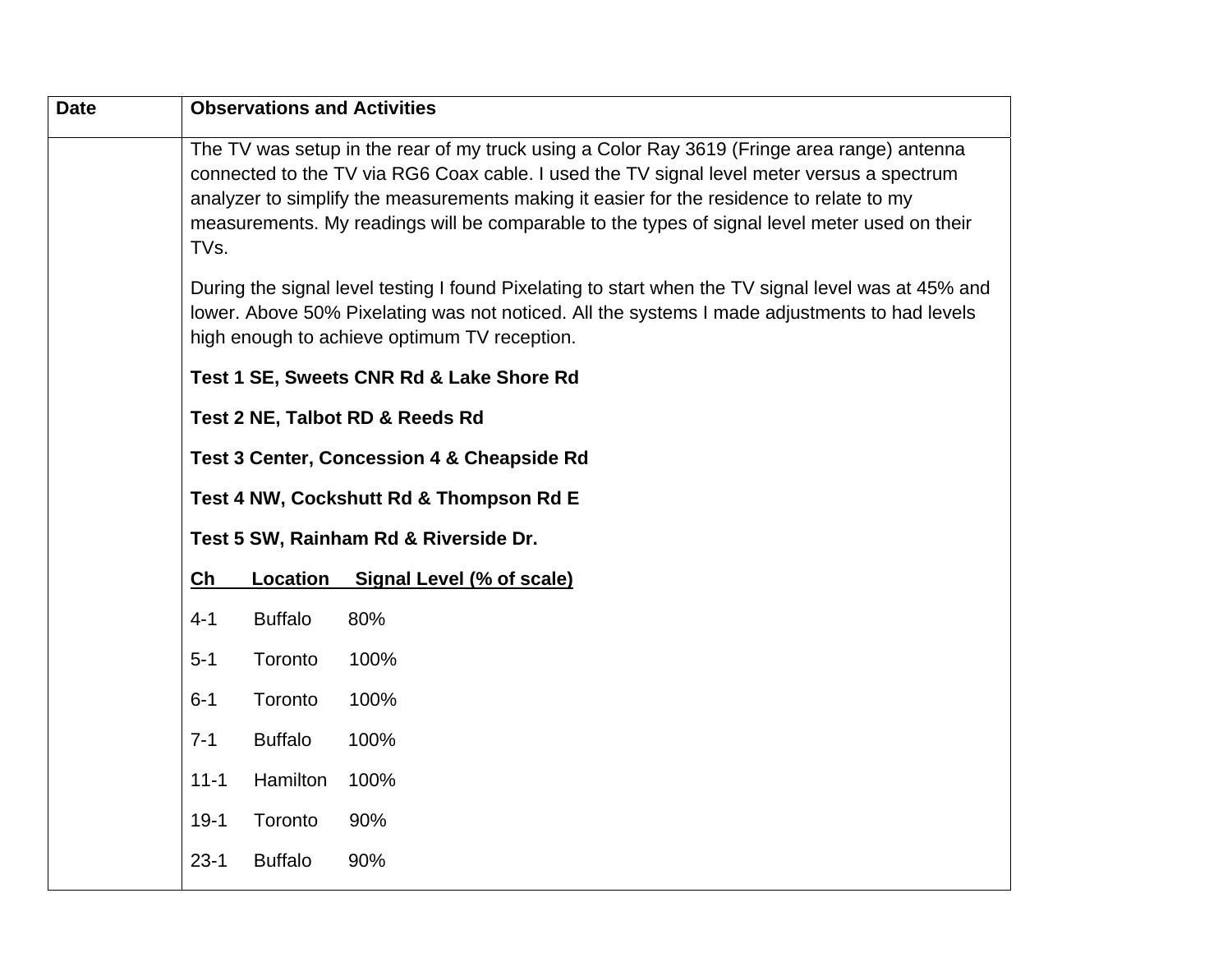| <b>Date</b> | <b>Observations and Activities</b>                                                                                                                                                                                                                                                                                                                                                                                                                                                                                                                            |  |  |  |  |
|-------------|---------------------------------------------------------------------------------------------------------------------------------------------------------------------------------------------------------------------------------------------------------------------------------------------------------------------------------------------------------------------------------------------------------------------------------------------------------------------------------------------------------------------------------------------------------------|--|--|--|--|
|             | <b>Buffalo</b><br>100%<br>$31 - 1$                                                                                                                                                                                                                                                                                                                                                                                                                                                                                                                            |  |  |  |  |
|             | Toronto<br>80%<br>$41 - 1$                                                                                                                                                                                                                                                                                                                                                                                                                                                                                                                                    |  |  |  |  |
|             | All locations had very close to the same levels per channel.                                                                                                                                                                                                                                                                                                                                                                                                                                                                                                  |  |  |  |  |
| 01/27/2014  |                                                                                                                                                                                                                                                                                                                                                                                                                                                                                                                                                               |  |  |  |  |
| Through     | I arrived at the NextEra Energy Office and met with Ray D. We performed a Tailgate meeting to<br>discuss my course of action and exchanged telephone numbers and the course of action should<br>an emergency occur.                                                                                                                                                                                                                                                                                                                                           |  |  |  |  |
| 01/29/2014  |                                                                                                                                                                                                                                                                                                                                                                                                                                                                                                                                                               |  |  |  |  |
|             | <b>On Site</b>                                                                                                                                                                                                                                                                                                                                                                                                                                                                                                                                                |  |  |  |  |
|             | All residents describe the same symptoms caused by non-acceptable signal levels which are TV<br>picture pixelating, freezing and disappears. The audio makes blipping sounds and sometimes the<br>audio and video is totally gone.                                                                                                                                                                                                                                                                                                                            |  |  |  |  |
|             | The antennas were mounted in the attic, on towers, on the roof and one inside the garage under a<br>steel roof. A few had signal amplifiers to enhance the antennas performance if needed.                                                                                                                                                                                                                                                                                                                                                                    |  |  |  |  |
|             | I tuned to each channel they had programmed in their TV and rotated the antenna for best<br>reception for every channel. I recommended they recorded the direction of each channel so they<br>can optimize the reception when the channel is changed. All channels were perfect and the levels<br>were very close to the levels of my test and none more than 5% lower than the level I got at my<br>test points. I explained during very bad weather the signal levels could be a little lower and an<br>antenna amp would solve this issue should it occur. |  |  |  |  |
|             | One customer used an antenna in the attic connected to one TV with an amplifier. The signal level<br>on all channels was a max of 30% and often 0%. I disconnected the amp and the signal increased<br>intermittently. I connected my amp and it shut down as well. This is an indication of a problem in<br>the coax, balun or antenna. I found the coax to be RG59 which is a high loss coax and suspect<br>there is a defective connection between the TV and the antenna that may be a contributing factor.                                               |  |  |  |  |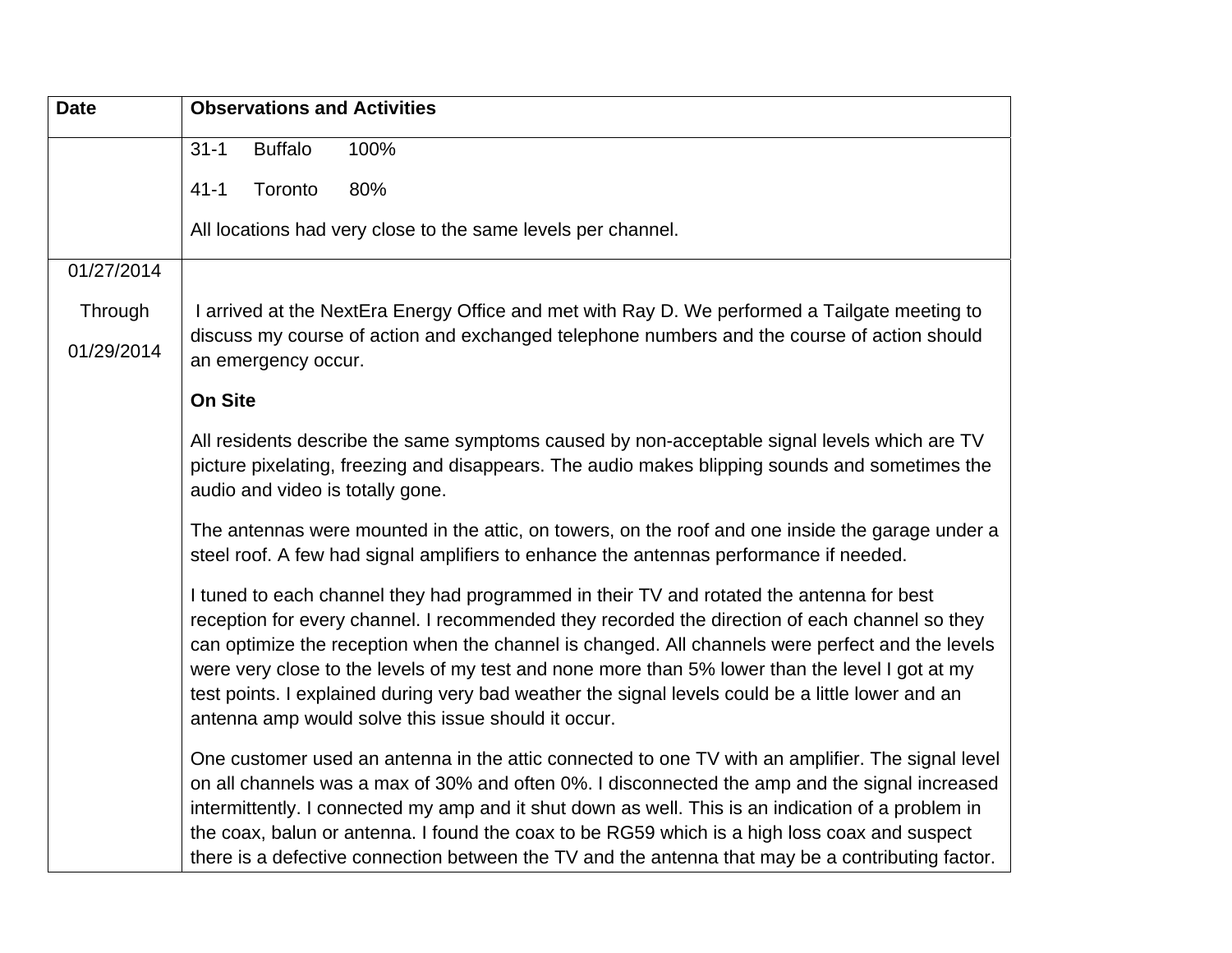| <b>Date</b> | <b>Observations and Activities</b>                                                                                                                                                                                                                                                                                                                                                                                                                                                                                                                                      |
|-------------|-------------------------------------------------------------------------------------------------------------------------------------------------------------------------------------------------------------------------------------------------------------------------------------------------------------------------------------------------------------------------------------------------------------------------------------------------------------------------------------------------------------------------------------------------------------------------|
|             | I offered to perform system tests and make repairs as needed but my offer declined and he stated<br>he will make the repairs himself.                                                                                                                                                                                                                                                                                                                                                                                                                                   |
|             | Some rotors didn't work and they didn't know the direction the antenna is pointed.                                                                                                                                                                                                                                                                                                                                                                                                                                                                                      |
|             | One resident said "Canadian stations are weakest and he doesn't feel he should have to do<br>anything to improve his signal".                                                                                                                                                                                                                                                                                                                                                                                                                                           |
|             | He is using an outdoor RV antenna mounted inside of his garage at five feet above the floor at the<br>south facing wall. His roof is steel which has a negative effect on the reception level. His antenna<br>is directional but the rotor is broke and he doesn't know where it was pointing when it broke.                                                                                                                                                                                                                                                            |
|             | This customer has a weak signal on all channels and none are above 60%. I suggested an<br>outdoor home style antenna mounted outside and he mount the antenna on the backside just<br>below the roofs ridge and it wouldn't be seen, he said he has moved his antenna outside and it<br>improved the signal but he doesn't like the look of an antenna outside.                                                                                                                                                                                                         |
|             | He stated his TV signal fade is in sync with the Turbines blade rotation, this is not true. I timed the<br>rotation and the signal fade was very intermittent. He then agreed his claim was not a fact.                                                                                                                                                                                                                                                                                                                                                                 |
|             | I told him I feel if the antenna he has was repaired and mounted outdoors above his roof he would<br>then have the minimum antenna signal needed to get a satisfactory TV signal. I also explained<br>that he is in a fringe area for the TV stations (at best) and should consider a better performing<br>antenna. I also asked him to allow me to put my antenna up 50' in the air next to his garage so he<br>could see the results of utilizing a good antenna and he refused. I gave him my card and asked<br>him to call me on the $28th$ if he changes his mind. |
|             | Another resident said he had weak signal issues last night because of the turbines. I pointed out<br>that the wind is in the same direction as last night and the blades are turning at maximum so if that<br>affected the signal it should be the same. He agreed. His TV signal was better this morning and<br>he agrees the state of the turbines hasn't changed. He also has a malfunctioning rotor so he can't                                                                                                                                                     |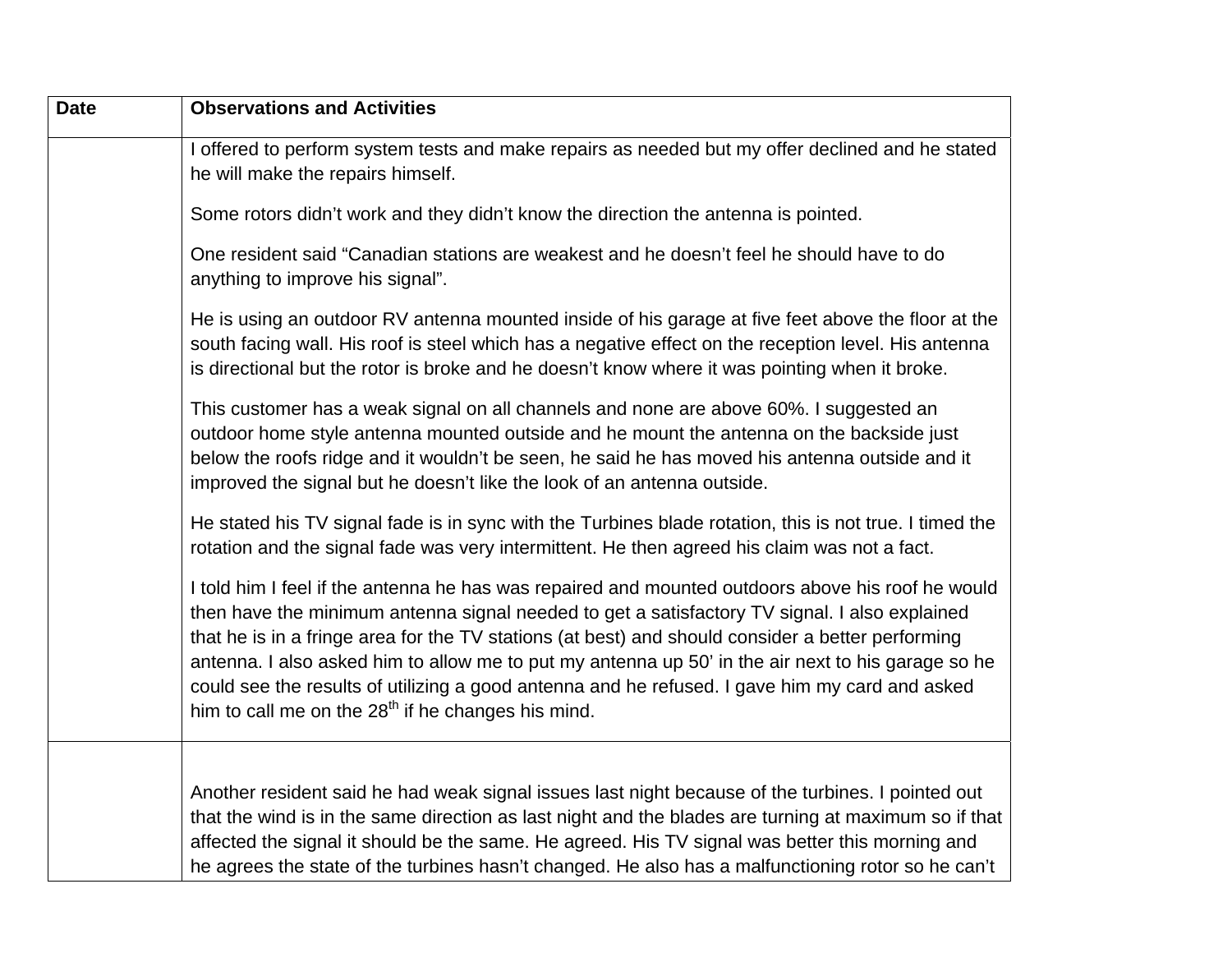| <b>Date</b> | <b>Observations and Activities</b>                                                                                                                                                                                                                                                                                                                                                                                                                                                                                                                                                   |
|-------------|--------------------------------------------------------------------------------------------------------------------------------------------------------------------------------------------------------------------------------------------------------------------------------------------------------------------------------------------------------------------------------------------------------------------------------------------------------------------------------------------------------------------------------------------------------------------------------------|
|             | change the direction of his antenna. As it turns out he started losing TV reception when the<br>stations went digital 2 years ago not when the turbines were installed. He agrees the signal<br>problem is caused by his antenna and will have repairs made to rectify the issue.                                                                                                                                                                                                                                                                                                    |
|             |                                                                                                                                                                                                                                                                                                                                                                                                                                                                                                                                                                                      |
| 1/29/2014   | The wind is very strong today and the blowing frost is pretty thick.                                                                                                                                                                                                                                                                                                                                                                                                                                                                                                                 |
|             | The last resident on my list had a tower mounted antenna with a rotor. I showed her how to set<br>rotor to the strongest signal and she is quite pleased. We discovered that her antenna is loose at<br>the mast clamp and needs to be tightened. She also is very pleased for the lesson and thankful<br>that I was hired.                                                                                                                                                                                                                                                          |
|             | I went to the locations of Test 2 & 5 and due to the wind and frost I couldn't raise the antenna to<br>the elevation of 50' as in the previous test. At about 20' above ground the signal levels were<br>considerable lower by as much as 20%. This is due to the test antenna being lower and the<br>visibility/signal's line of site being attenuated. I expected this and didn't re-test the other sites. I<br>raised the antenna but found it very difficult and dangerous to handle do to the weather<br>conditions. However raising the antenna did increase the signal level. |